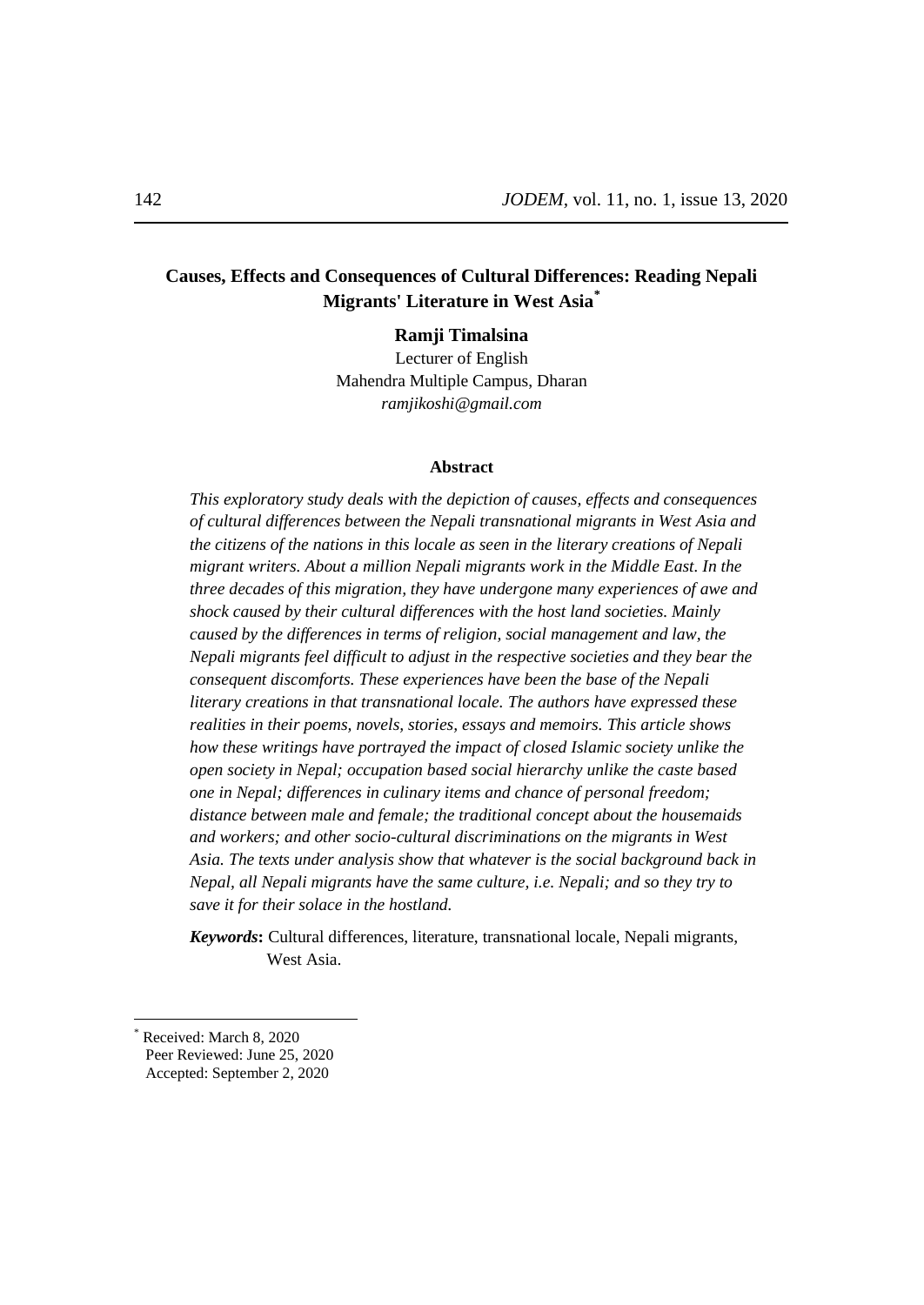#### **Trends of Nepali Migration to West Asia**

The West Asian countries that are also known as the Middle East, from Euro-American perspective, are the major destinations for Nepali labour migrants for last three decades. The report of the Government of Nepal (2018) mentions that, in the last thirty years, the trend of Nepali transnational migration has taken a paradigm shift. Up to AD1981, the major destination for such migration was India amounting to 93.1 percentages. By AD2011 it dropped to 37.6 percentages (7). The new trend of Nepali migration is to move to Malaysia (29.88%), Qatar (21.57%), Saudi Arabia (20.37%), UAE (10.62%), Kuwait (2.54%), South Korea (1.32%), Bahrain (0.86%) and Oman (0.63%) (11). The data show that the recent Nepali migration to West Asia is growing.

Different researches have established that the transnational migration is one of the vital socio-economic aspects of contemporary Nepal. In this regard, the report of International Labour Organization (ILO) on the condition of Nepali transnational migration states:

Over the years, labour migration for foreign employment has been a vital livelihood option for the Nepali population. While seasonal migration to India especially from certain areas of Nepal has had a long history, the liberalized economy and political environment of the nation after the 1990s formalized labour migration as an opportunity for employment. (Foreword)

Nepali migrants took the growing opportunity for South Asian people to reach to and work in West Asia that started with the 1973 oil crisis which "saw a massive demand for labour created in the Middle East where the new oil revenues funded large-scale infrastructure projects" (Hugo 394). The largest number of such migrants are involved as "mainly unskilled and semiskilled workers who are employed in low paid, low status, so-called 3D (dirty, dangerous and difficult) jobs that are eschewed by local workers in fast growing, labour-short nations of ... the Middle East" (400). Similarly, Prem Bhandari discusses the reasons of Nepali migration to the area and concludes that "relatively deprived households are more likely to send away their member(s) for work reasons than from relatively less deprived (or relatively well-off) households" (496). Thus, the migration of the Nepali people to West Asia is for the need and benefit of both the sending and receiving countries.

#### **Statement of Problem and Objectives**

Cultural differences between the migrant's homeland and host land exert impacts on the way they live in the new land. And the way they live casts an effect on the emotion that is expressed in and through literary creations. As the cultures of the Nepali people in which they grew up is different from both the Islamic and the Jewish cultures of West Asia, there appears the impact on the life, emotion and creativity of the Nepali writers who live in that locale. So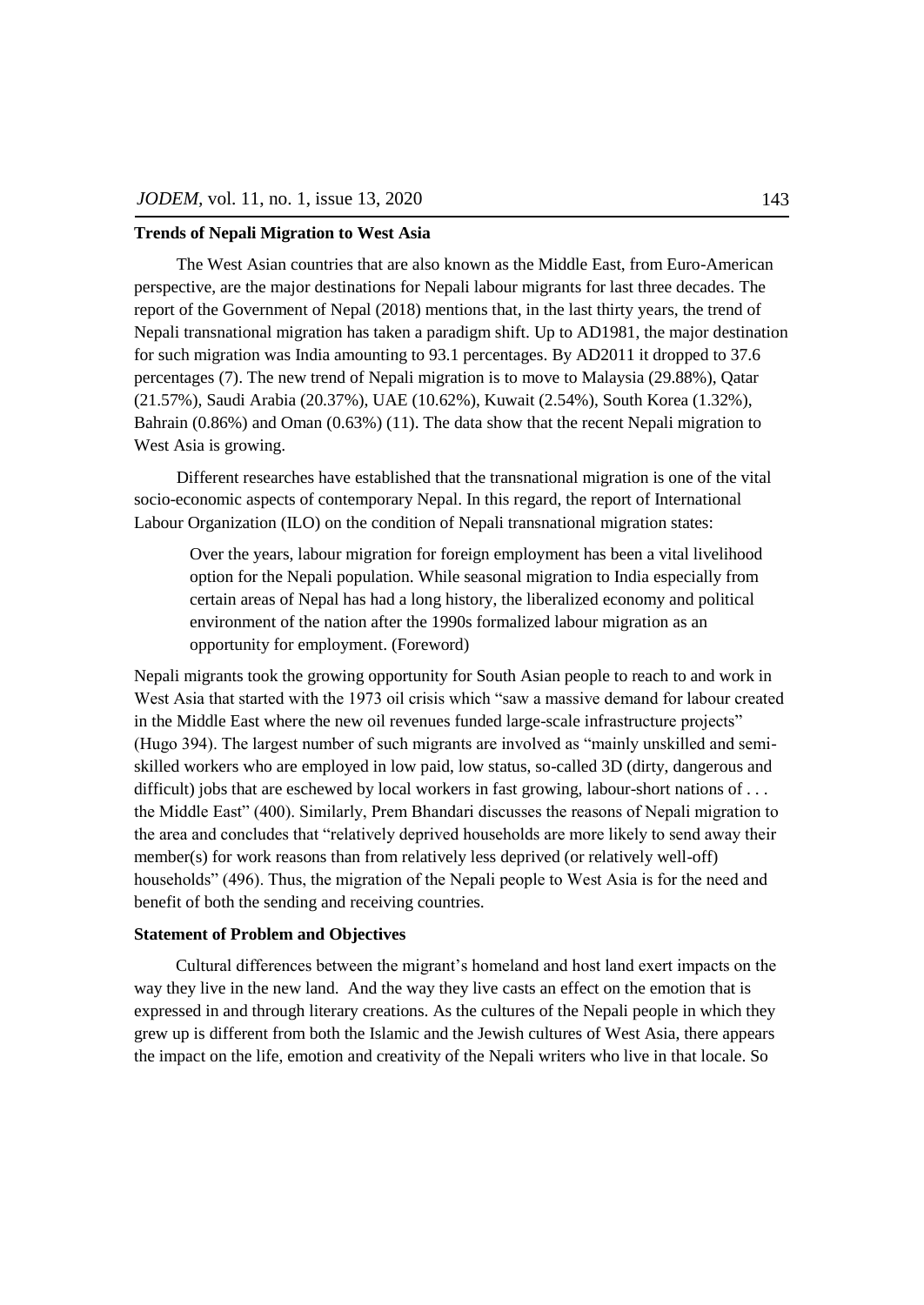the problematic of this study is whether this is the case in reality or not. To find out the answer to this basic problem the following research questions are used:

- What is the impact of the home and host cultural differences on the Nepali migrants in West Asia?
- How are these impacts reflected in the transnational Nepali literary creations?

The objectives of this study are to find the impacts of cultural differences on the life of the Nepali migrants to West Asia as reflected in literary creations; and to exhibit how the reflection of such life is seen on their emotions and consequent creations.

## **Basic Tenets of Cultural Differences and their Effects: A Review of Literature cum Methodology**

Researches have shown the reasons behind Nepali migration to West Asia. *Migrant Labors in the Gulf: Summary Report* (2008) published by Center for International and Regional Studies (CIRS), Georgetown University, Qatar summarises the history of the relationship between the citizen and the migrant in the Gulf. It has traditionally been centered around the question of labor: "Connections between the Gulf and other parts of the world were built around the pearling industry, trade, kinship relations and religion". It further states that migrant labor is "usually depicted as a transient activity". As a result, "although many laborers in the GCC are indeed short-term employees, this masks the long-term and more culturally and socially-integrated forms of labor that exist in the Gulf". Similarly, as the GCC states "strive" toward knowledge based economies, long-term development is regarded as the responsibility of the national workforce" (Abstract). Nepali labours are also part of the same short-term work force.

The report also highlights the fact that non-citizens are "a significant part of the Gulf states' population— ranging from 25% in Saudi Arabia to 66% in Kuwait, to over 90% in the UAE and Qatar" because "unlike transnational migrants and diasporic groups in other parts of the world, in the Gulf they are unlikely to ever become naturalized citizens"; the national policies ensure the non-assimilation of the migrants in the society; and so they conceive of foreign residents as "temporary labor migrants" or "guest workers," and "the working conditions of this population are considered to be determinant of their experiences in the Gulf'. The report concludes: "Anchored by the *kefala* or sponsorship system, this assemblage both constructs and disciplines foreign residents into "temporary labor migrants" (3). Such a system has effects on the nature of migration and the attitude of the migrants to the citizens and vice versa. The report highlights that "[t]he culture, behaviors, and values of migrants can also influence the native populations"  $(12)$ . But mostly, the migrants are affected and influenced by the society of the destination.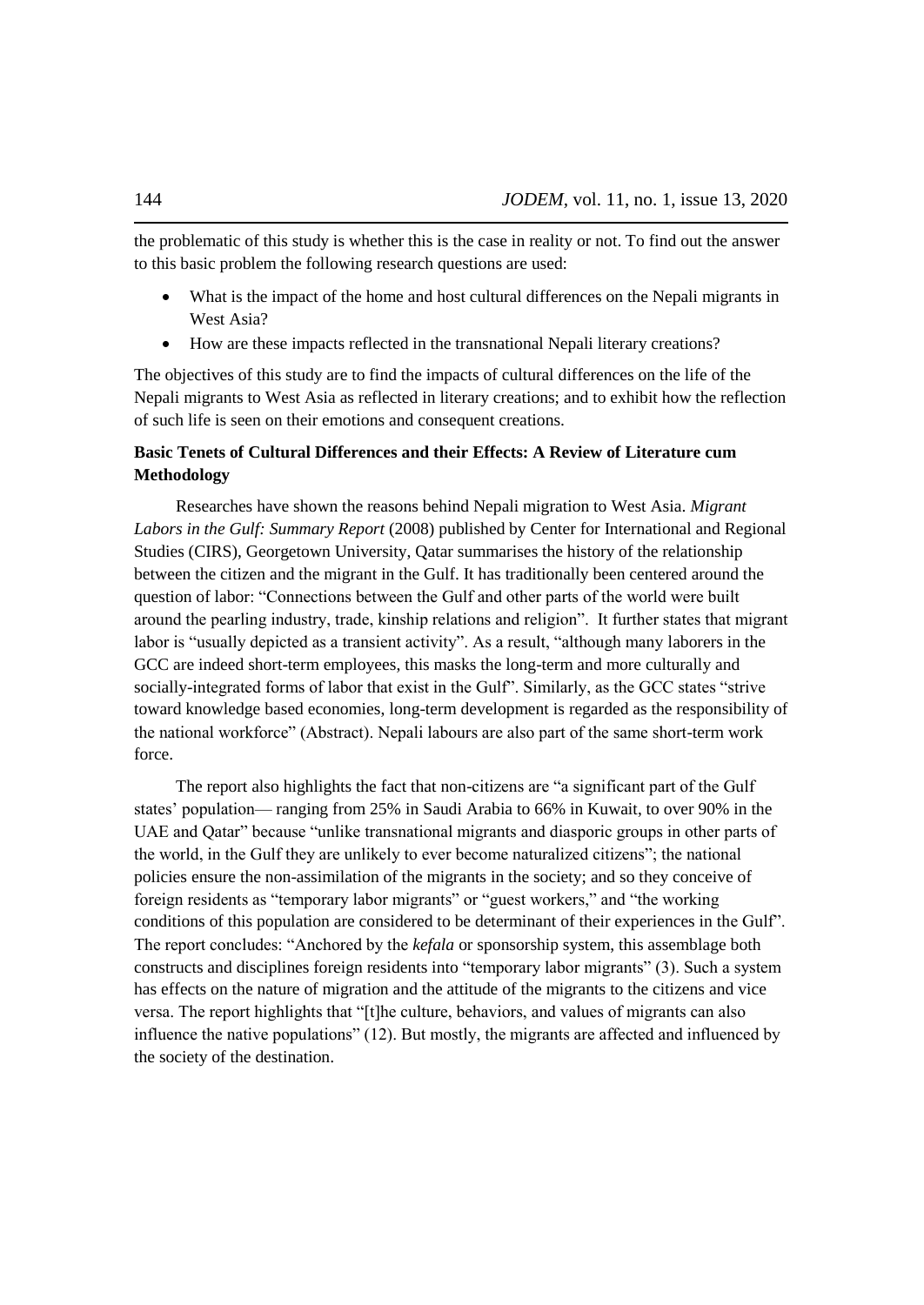Such mutual influence and effect are the result of the cultural differences between the immigrants and the nationals of a particular nation. Myron Weiner concludes that migrants are generally perceived as a threat to the cultural identity of the nationals ("Security" 110). The scholars of migration and culture have mainly discussed the three basic reasons for such differences and their effects: religion, social management and law.

Differences in the religions are the primary causes of the cultural and emotional distinctions between the Nepali migrants and the native people in West Asia. Religion is a strong base of people's thoughts and consequent life styles. As most of the Nepalis living and working in West Asia are non-Islamic, primarily the Hindus; and the nationals there are Islamic except in the Israel, the contrasts in their religions have a great impact on their relations. So, it is useful to refer to Marc Gaborieau who discusses how the Hindus and the Islam take each other's community as opposite in many aspects of their life:

The members of each community see the other's religion as diametrically opposed to their own, as an inverted religion, [*ulta dharma]*. Actual features of each religion or even made up symbols are arbitrarily picked up to show that no conciliation is possible: the main example is the opposite privileged direction of worship, East for the Hindus, West for the Muslims. (8)

Like this idiom of opposition, Gaborieau talks about the idiom of superiority, idiom of confrontation, the ritual of hostile relations, ritual of segregation, and their treatments of cow. He finds that "each community sees his own as superior, the other as inferior". As a result they have "traditionally nurtured sentiments of hostility" that "are not only expressed in a well codified idiom" but also are "acted out in stereotyped behaviours with an intense religious content". It has given the space for the "ritual of segregation"  $(9)$ . As the most of the countries in West Asia are Islamic states and Islamic culture works "as the dominant unifying factor" (Culcasi 591), "Arabs, Muslims, and Middle Easterners are today subjected to derogatory and racist stereotypes that would be considered unacceptable for other groups, such as Asians, blacks, Jews, or Hispanics" (594). These differences create problems in the relation between the nationals and the Nepali immigrants there.

Along with the religious differences, the differences in social managements also create problems. Nepali people are habitual to work in democratic and open society. But it is not the case of the counties in West Asia. To raise one's voice for the human rights is a common practice in Nepal. But "there are still fewer trade union rights in this region [West Asia] than anywhere else in the world." For example, in Saudi Arabia "although a new labour code came into force in 2005, trade unions, collective bargaining and strikes" were "still banned" up to 2007 (Molinari 17). Despite this condition, the South Asian migrants work there because "they can send remittances and make a better life for themselves back home" (Ali 27). The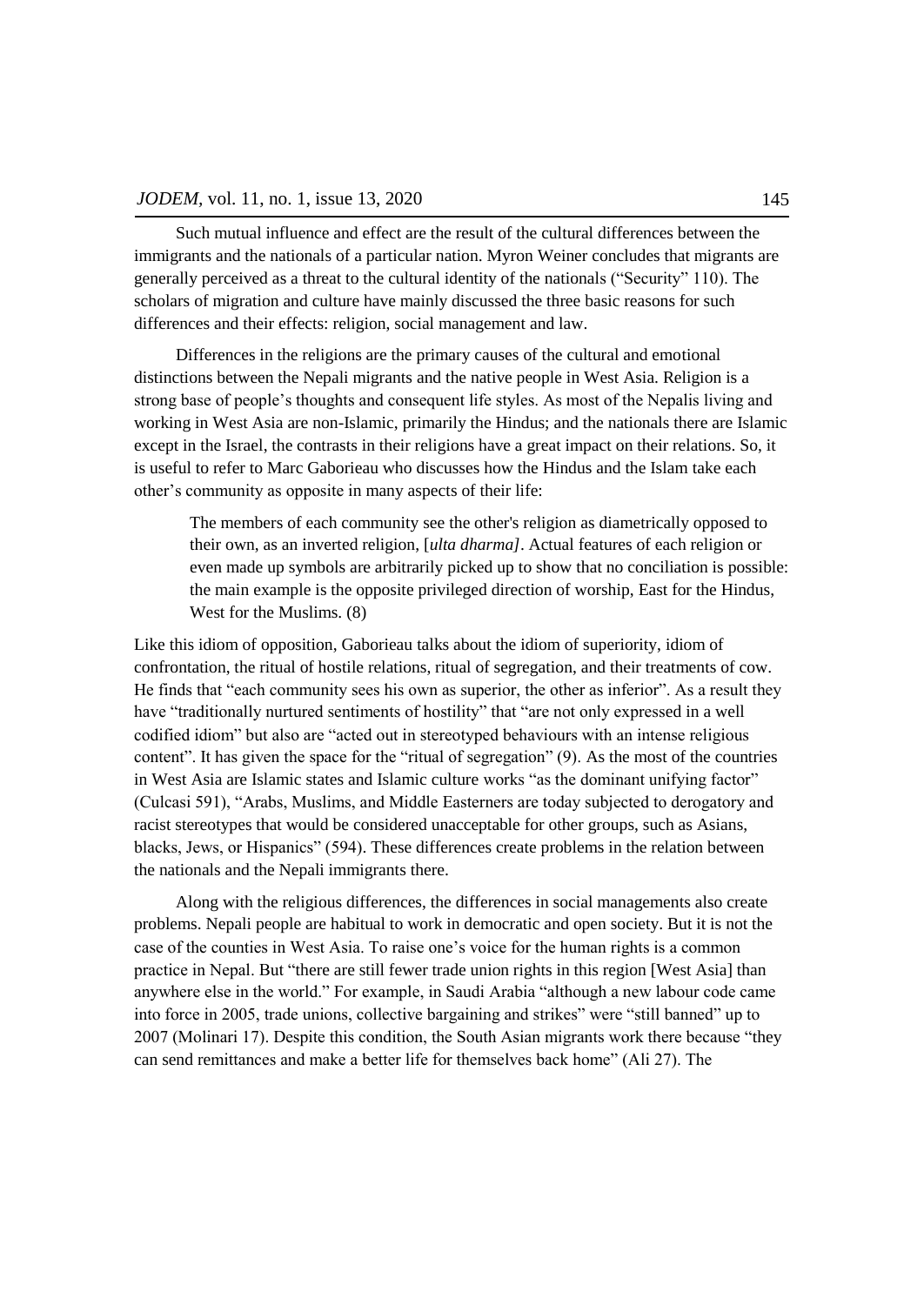companies claim that although "Nepali workers are not very strong, they are sometimes small," they hire them because "they are not very expensive" (Iskander 236). So, from the time of hiring itself, Nepali workers are discriminated.

As a result, the condition of Nepali migrants is not very good in West Asia. Tom O'Neill reports the cases of Nepali young girls being sold in Qatar. Devendra Bhattarai also reports the cases of many Nepali house keepers in Qatar complaining about their master's threat that they have been purchased and so the masters have every right to use them the way he likes (65). Antonio Donini, too, claims that "some 400,000 unskilled and prevalently male Nepali labourers work in Qatar". He further stresses on the fact that the "pyramid and the myriad forms of exploitation and discrimination . . . [that] go with it are functional to Qatar's development agenda" (178). These conditions have special impact on the life and psychology of the Nepali labours there.

Just like the social systems, the laws in most of the nations in West Asia are of unexpected type for the Nepali workers there. It is because these laws are based on the religion of Islam and their consequent ideology and culture. The first of them is the provision of a shortterm visa for the immigrant workers there unlike in "the U.S., U.K., France, and Germany" (Ali 27). Their dependence on *kefala* or sponsorship system adds troubles to the life of the expatriates there. At the same time "their passports are confiscated upon arrival, their wages are often withheld for months at a time to prevent them from quitting (a practice the government tolerates), and unions and strikes are illegal" (28). Thus, their status is just that of guest workers and outsiders.

Nepali migrants are prone to human rights abuses there. Staci Strobl claims that "domestic workers, housemaids *(khaddamah)*, who have migrated from their primarily South Asian home countries for work have become increasingly vulnerable to human rights abuses, physical and sexual abuse at the hands of their employers" there. He stresses that in "the Arabian Gulf particular, the situation is exacerbated by the lack of labour laws protecting these workers, as well as popular attitudes that reinforce this legal imbalance" (165). At the same time, "if the sponsor decides to break the contract, the employee immediately loses his or her residence permit and is obliged to return home". So, most migrant workers are "prepared to endure considerable hardship rather than to shorten their contract period and return home empty-handed" (Moors and de Regt 160). These provisions and the consequent condition of existence play crucial roles in the life and emotions of the Nepali migrant workers there.

#### **Depiction of Cultural Differences in the Selected Texts**

Literary creations by the Nepali transnational migrants in the West Asian countries have given the picture of their life in those destinations. Such creations are found in Qatar, Saudi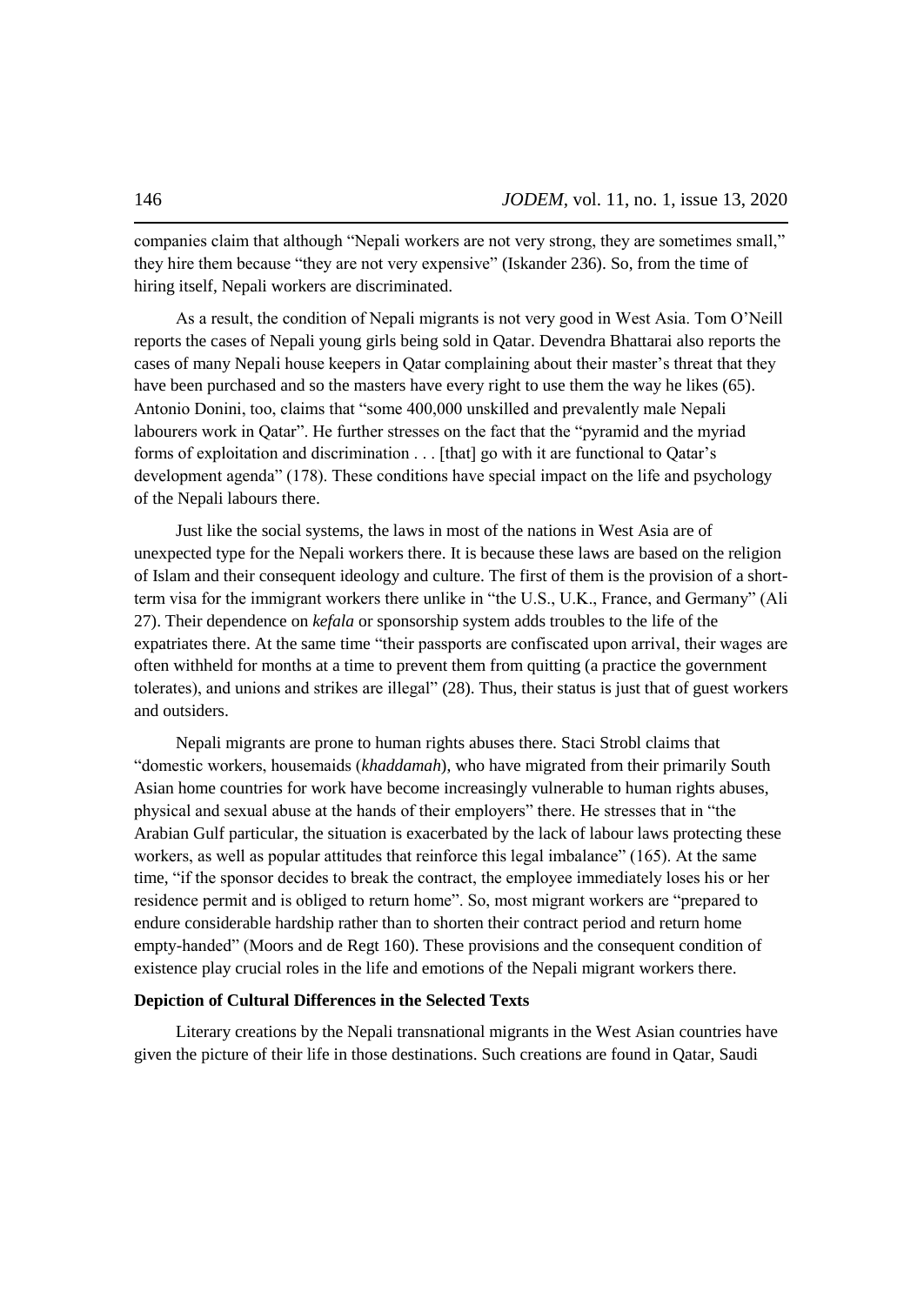Arabia, Israel, Kuwait, Baharain, Cyprus, United Arab Emirates and Oman (Subedi et al 7). The great numbers of such creations are found in Qatar and Israel. For this analysis, I have chosen the Nepali migrants' writings from the same two countries that represent two different cultures and social systems in the area. The differences of cultures can be seen in terms of the religious practices, social mentality and laws.

The religious differences cause both the awe and shock on the immigrants. Minraj Basant mentions some religious practices in Qatar those are strange for the Nepali migrants. The first among them is the reading of *namaj* for five times a day (87). Similarly, the practice of five people eating from the same plate in the mosque during the *Ramjan* is strange and unbearable in case the Nepali people have to participate (88). Dipak Bhetwal mentions the extent of religious practices in Qatar. He reports how the people of non-Islamic religion are discriminated there. He feels it like a religious empire (in Rai, Bhetwal and Paradeshi 51). Basant mentions an incident in this connection: A *mudir* [manager] wants to give tips to the labours as they work very hard. He takes out some riyal and asks whether they are Muslim. When they say they are not, he simply puts the money back in his purse and drives away (140). It shocks the Nepali workers.

The Jews in Israel have their own religious practices that are different in many ways from that of the Nepalis who migrate there as workers, especially care givers. Uma Subedi in her novel *Toda* mentions such differences and the consequences. Because of the lack of cultural knowledge, the main character of the novel Parbati purchases bread (*paauroti*) as her food during the Pesakh when such a food made of wheat is forbidden in Jewish households. It causes the shock on her employer and the same happens back to her (47). Similarly, the religion does not permit the married Jews to look at the body of women in the street (132). These are strange practices for the Nepali migrants, and so they have negative impacts on their experiences and emotions.

The social system and the consequent mentality have a great impact on the immigrants' life. James E. Rauch and Scott Kostyshak report that "Arab countries have a reputation for high levels of discrimination against girls and women" (179). At the same time, the abuse of "the sponsorship system is assumed to be rampant; and unsafe work environments, inadequate accommodation, wage disputes, and general human rights' and workers rights' violations are said to exist in many different sectors" (CIRS 1). Among the women immigrants "the large majority  $\dots$  is migrant domestic workers" (Moors and de Regt 151). As a result, "young women who are in domestic work are often victim of physical and sexual abuse" (Molinari 18). Nepali people do not expect it, and so they are shocked in experiencing such maltreatments.

Weiner has the similar findings. He notes: "Migration and refugee policies raise moral issues because directly or indirectly they involve the exercise of coercion" and so the people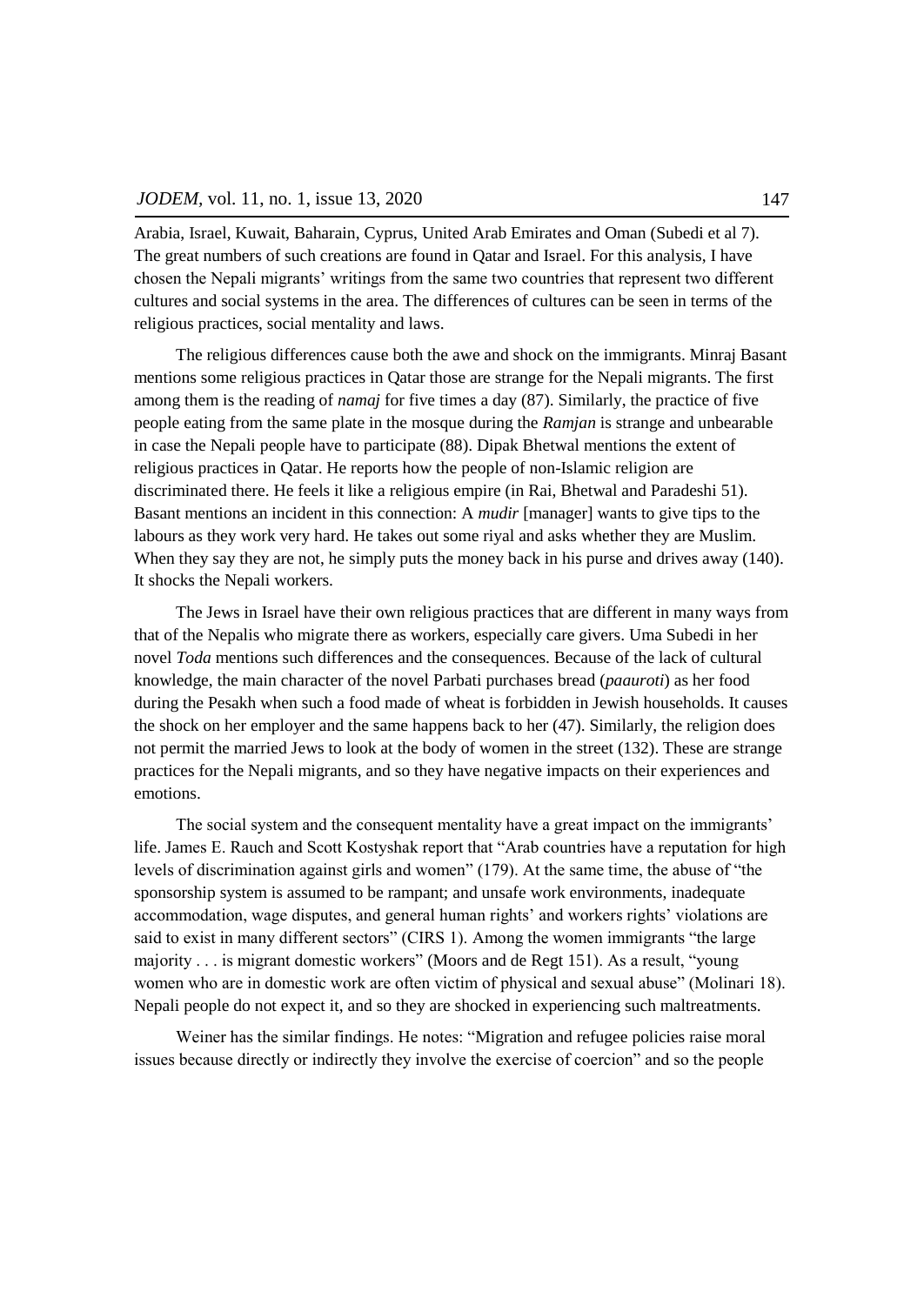who are born in a poor, autocratic country and those who have particular beliefs or belong to poor communities are treated badly (172). As a result, the status of women domestic workers is ―vulnerable to downward social mobility, discrimination, and abuse including sexual exploitation‖ (Donini 181). Bhattarai mentions some cases in which Nepali women are suppressed and discriminated. The maid owners behave as if these women are some type of modern day slaves. One such master threatened one Nepali maid saying that he had purchased her in four thousand riyal; so she cannot leave his home without paying back that sum (65). It is a shocking experience to the migrants. She is there to sell her labour, not her body. She fears that such an atmosphere may lead her to sell her purity and respect. So, she further feels that the situation is demeaning her self-esteem.

The Nepali migrants in Qatar find its social system strange. Basant, in his novel *Mudir*, depicts these strange practices and their consequences on the mentality and life of the migrants. The main character of the novel finds the shiny city of Doha very strange and better managed than any city in Nepal. At the same time, he is awe struck seeing the beauty of the city and the concentration of people on their works (65). These are positive aspects that inspire the Nepali migrant workers there. But he is surprised when he sees the women there put on the black dresses and cover the whole body except the eyes. Even the dress up of the males is strange for him (55). The complete white dress and beard makes their dresses strange for him (59). He is shocked when he cannot talk to the people because of language barrier (57-58). These aspects put their life in difficulty.

The social management in Israel, too, is different from that of Nepal. The writers have mentioned these differences and their effects on their life. Israel is a female dominant country and so the social system and laws are made in the same way (Basnet, Anuragi and Khadka 62). The culture of living together is new for many Nepali migrants to Israel. Similarly, the cases of exposed relation including the sex in front of the care givers have been mentioned in their memoirs. Such practices shock the Nepali migrants. Subedi's novel *Toda* has mentioned such other practices. There a Nepali care giver is asked how she can live at her twenty-two without a boyfriend. Her landlady advises her that one should not live alone after the age of twenty (27). Even because of dress up, the main character of *Toda* is shocked. The clothes her employer gives her looks not like clothes but small pieces of cloth for her (46). She does not feel comfortable to put them on. These situations are awkward for the Nepali women migrants.

Nepali people who reach Israel find the language strange. They feel dizzy while listening to others and trying to find things and ways in the market. Similarly, it is not allowed there to carry the babies in open hands and make them sleep with the mother (Basnet, Anuragi and Khadka 3). These are strange practices for them. It is normal for the Israelis to taste the food while cooking it; but it is forbidden in Nepal. As a result many care givers have reported that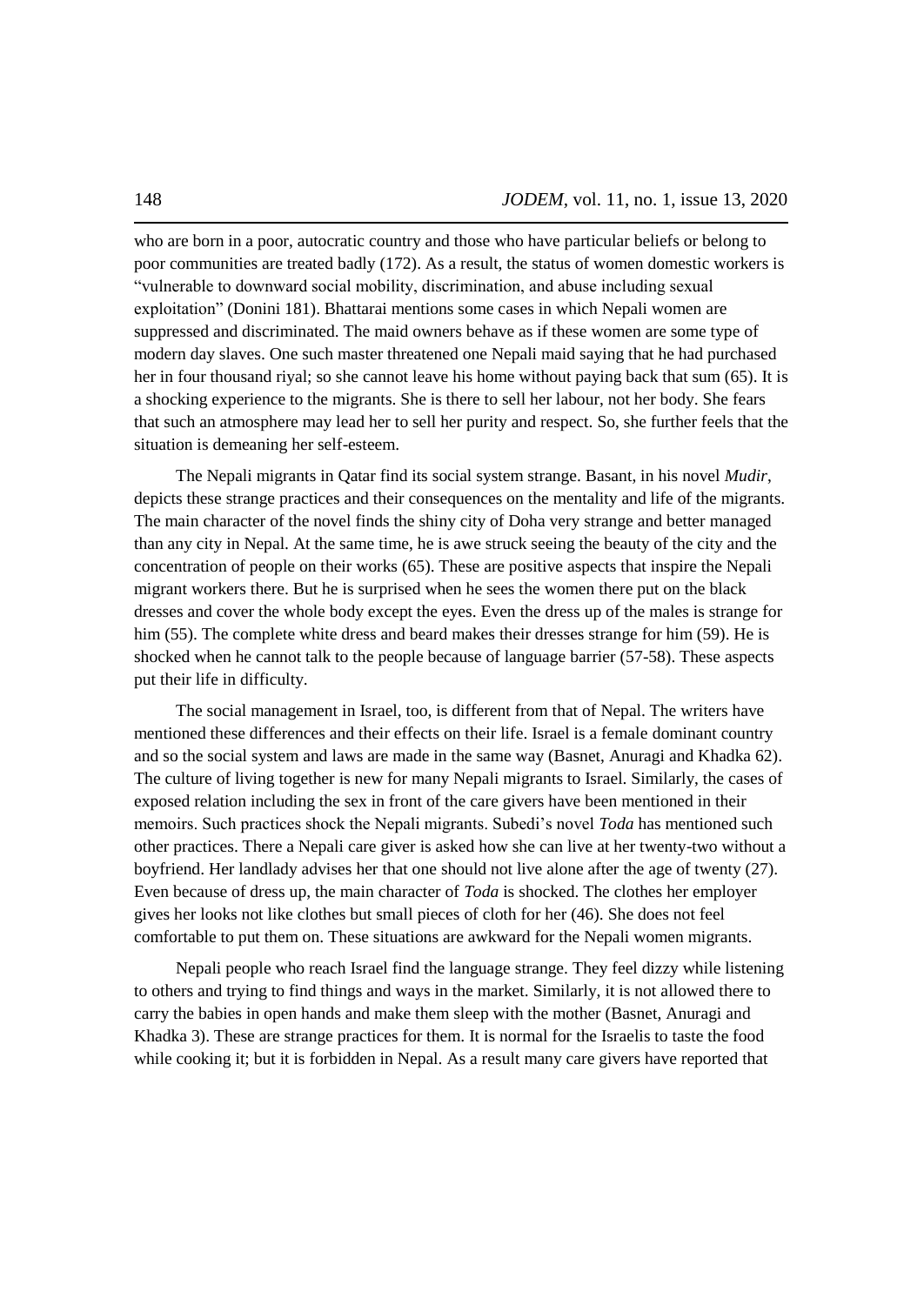they remained hungry for many days in the beginning of their jobs there (5). Some report that they nearly left their job in love of rice and pulse (*dal-bhat*) back in Nepal (152). The next strange experience for the Nepalis is that of death ritual in the Jewish community. Even on the day of their parent's death, they eat what they want to; there is no restriction. As a result, the Nepali migrants feel odd. The dead body is taken to the cemetery directly from the hospital (11). After that they do not operate the radio and television; and sleep on the bare floor for seven days (12). These practices seem odd for the Nepali migrants.

In Israeli culture, sons, daughters, sons-in-law, daughters-in-law, and all the extended family members gather in the festivals and celebrate together unlike in Nepal (Basnet, Anuragi and Khadka 12). Similarly, everybody is laborious there (35). They do not discriminate work as high or low level ones (188). They do not misuse even a very short time (239). Seniority in job is not very much emphasized. But the Nepali migrants themselves use this discrimination among them (192). Israeli reading culture is also a matter of awe for the Nepali people. Unlike the showcases full of empty pots in almost each Nepali home, the Israeli showcases are filled with books; and so they utilize time reading and learning new things (103). Moreover, the clothes the people of different generations wear are similar (13). There is no age-wise dress code unlike we have here in Nepal. Because of the nature of work Nepali women there cannot wear the sari (112) and they do not feel comfortable to wear the clothes the women in Israel put on. This dressing sense put them in trouble.

The next aspect of difference depicted in transnational Nepali literature created in West Asia is related to the laws enforced both in the Islamic countries and the Jewish Israel. The laws are strict in Qatar. Basant mentions how the police fine the drivers for breaking the traffic rules, especially the need to park only in the parking lot (99). The main character of the novel finds the implementation of law effective there. Everything that is not mentioned in the law is illegal; and nobody dares to cross the legal boundary unlike in Nepal (111). No one is allowed to point to a woman with his finger as in Nepal (159). Bhattarai reports that passport is necessary to get treatment in a hospital in Qatar. If it is not found, after the treatment, one has to go to jail (19). Nepalis find the law and order in Israel, too, very strict and reliable unlike back in Nepal (Basnet, Anuragi and Khadka 7). They create both awe and shock in the Nepali migrants there.

In sum, the condition of Nepali migrants in West Asia is very paradoxical. It is just like what Donini summarises in terms of all types of transnational migration: "One of the paradoxes of migration, whether internal or international, is that it offers both freedom and unfreedom" (181). Such strange life is a base of their unusual emotions and thoughts. The same are expressed in Nepali literature created there.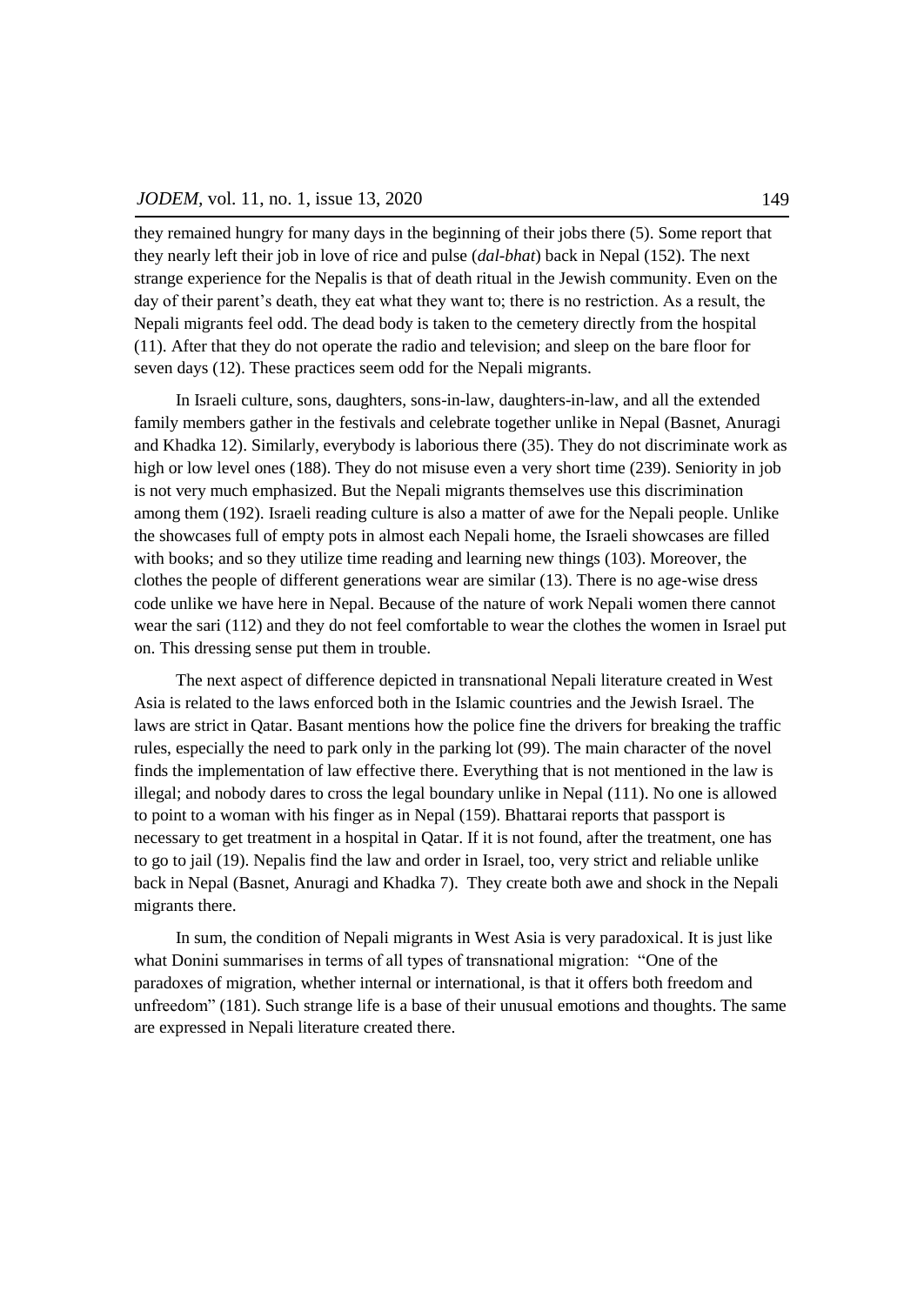## **Impact on the Migrants' Emotions**

The migrants feel awe and shock, happiness and pain once they have to experience the differences. They have expressed their feelings regarding the food they have to take in Israel. The food there cannot satisfy them because the Nepali cuisine is completely absent there (Basnet, Anuragi and Khadka 45). The characters in Subedi's *Toda* have the same experience. They gather in a group in Israel to enjoy the Nepali cuisine at the weekend being tired of eating the bread (*paauroti*). The practices of kissing in the public and exposed sexual relations have shocked Parbati, the main character of *Toda.* When she finds her middle-aged landlady kissing her boyfriend in front of her and leads him to the bed room, she feels insulted (28). As a result, she instantly packs her suitcase and leaves the job (31). In the next home, she feels shy after wearing shorts that exposes her fair thighs, and the t-shirt that exposes her cleavages. Hurriedly, she puts on the trousers and feels fine (46). The same novel mentions the practice of living together among Nepali migrants as influenced by the Israeli social practices (156). Both the shock and acculturation are the results of such cultural differences.

The Nepali migrants feel worried to learn new language and culture. Once they remember home and homeland, the first effect is voluntary tears in their eyes (Subedi 47). Once they are in pain in the foreign land, they feel bad even in the memory of the nation and the reasons that compelled them to emigrate. Rai, Bhetwal and Paradeshi express such a mentality and the related emotions. They remember how, back in Nepal, they could not get respectable jobs. But once they are in Qatar, they find their life full of tear, ignorance and disrespect to themselves despite some economic achievements (3). Some Nepali migrants cannot get the chance to return Nepal even to take part in their parents' death rituals (Bhattarai 45). It gives them a deep cultural shock.

The nature of work puts them on high stress. Laxmi Anuragi is one such care giver in Israel. She recounts her experience in a memoir. She accepts that writing works as a means of releasing her trauma. Pen and paper are her friends in the time of loneliness and mental hazard (in Basnet, Anuragi and Khadka 170). Subedi details out similar experiences of Nepali migrants and their writings in Qatar. Once they feel sad and lonely they use the moonlight to create the visuals of their emotions there (5). Poet Dipak Bhetwal expresses his emotion through the following lines:

Why did you come to this town? Here, all dreams get awakened without any sleep. Every dream we have here Flies away once we try to catch it. It flies away And gets lost beyond the horizon. (in Rai, Bhetwal and Paradeshi 69)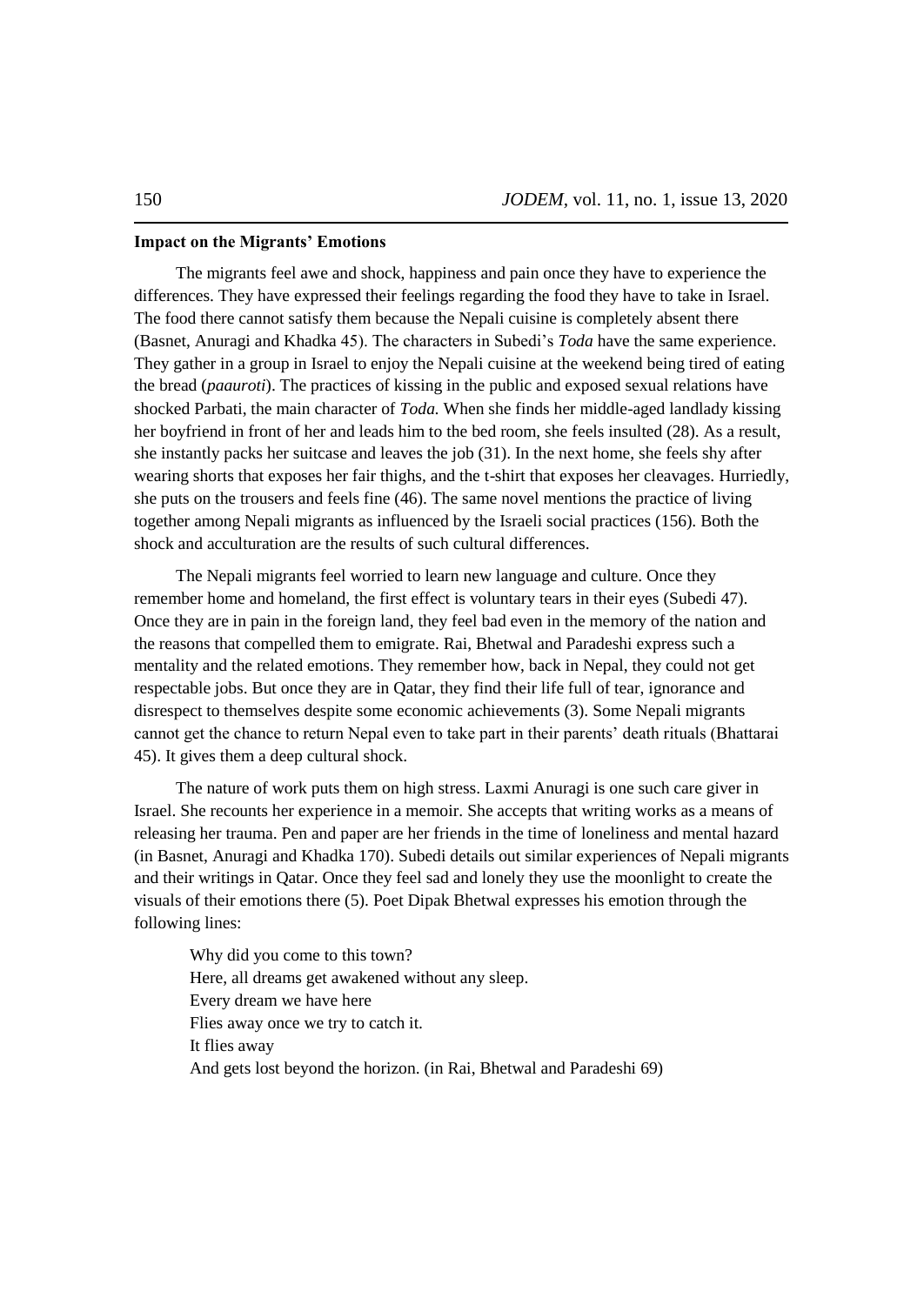Churchit Dhungel has expressed the feeling of shock and deep pain of the time he remembers the Nepali festivals and cannot celebrate them in Qatar. He thinks that all his dreams die without any recognition there (in Rai, Bhetwal and Paradeshi 80). So the migrants cannot feel the desert as a good land for them. It is, for them, a symbol of pain and torture. Dilip Abiral Rai depicts the owners of the factory, the company and the managers there as black cobras that sting the workers throughout the year (in Rai, Bhetwal and Paradeshi 117). The main character of Basant's novel feels that Qatar has given him the tsunami of pains and the earthquake of memories (64). Another creative writer, Innocent Rajan Basnet, feels very bad about his life in Qatar:

Suppose, office is the crematorium The first sip of coffee— a failed plan!! Fume of branded cigarette— the same old life!! And these incomplete files cash vouchers That I have filled to sell myself!!! (in Giri, Udas, Pokharel and Mukarung 43)

Such writings work as the medium of the immigrants' emotional expressions. Krishnapaksha, in his memoir about the life in Israel, accepts that they wait for any possible occasion for the gathering of Nepali people there. It is the occasion for sharing their pains of work and feeling happy though for a short while (in Basnet, Anuragi and Khadka 24). Subedi further highlights the value of such creations: The main subject of these writings is the depiction of the pain and achievement of immigration. They are the reflection of the spirit of Nepali hearts in a foreign land (7). These writings reflect the emotional aspects of the Nepali migrants in the Middle East. Their basic causes are the differences between the Nepali and the Middle East cultures.

## **Resultant Creation of Common Nepali Culture**

All the pains in the host land compel every Nepali migrant to come together and feel as a community and share the feeling of oneness. The diverse cultural background back in the homeland dissolves into the common national culture there. Donini summarises such a trait and concludes that once the Nepali people leave their nation, they leave the differences among them back and just feel they are the Nepali nationals (180). The experiences of the Nepalis in Israel and Qatar have shown it.

Nepali migrants in Israel have displayed the feeling of community and sense of belongingness to a great extent in their writings. Laxmi Anuragi writes that once in Israel every Nepali represents Nepal. The foreign land knows the nation, not a person, she claims. As a result the Nepalis there forget their castes and become just the Nepali by all means (in Basnet, Anuragi and Khadka 181). Next care giver in Israel, Subhadra Bhandari, feels that every time she remembers her relatives she is gripped with the Nepali identity (265). Krishnapaksha and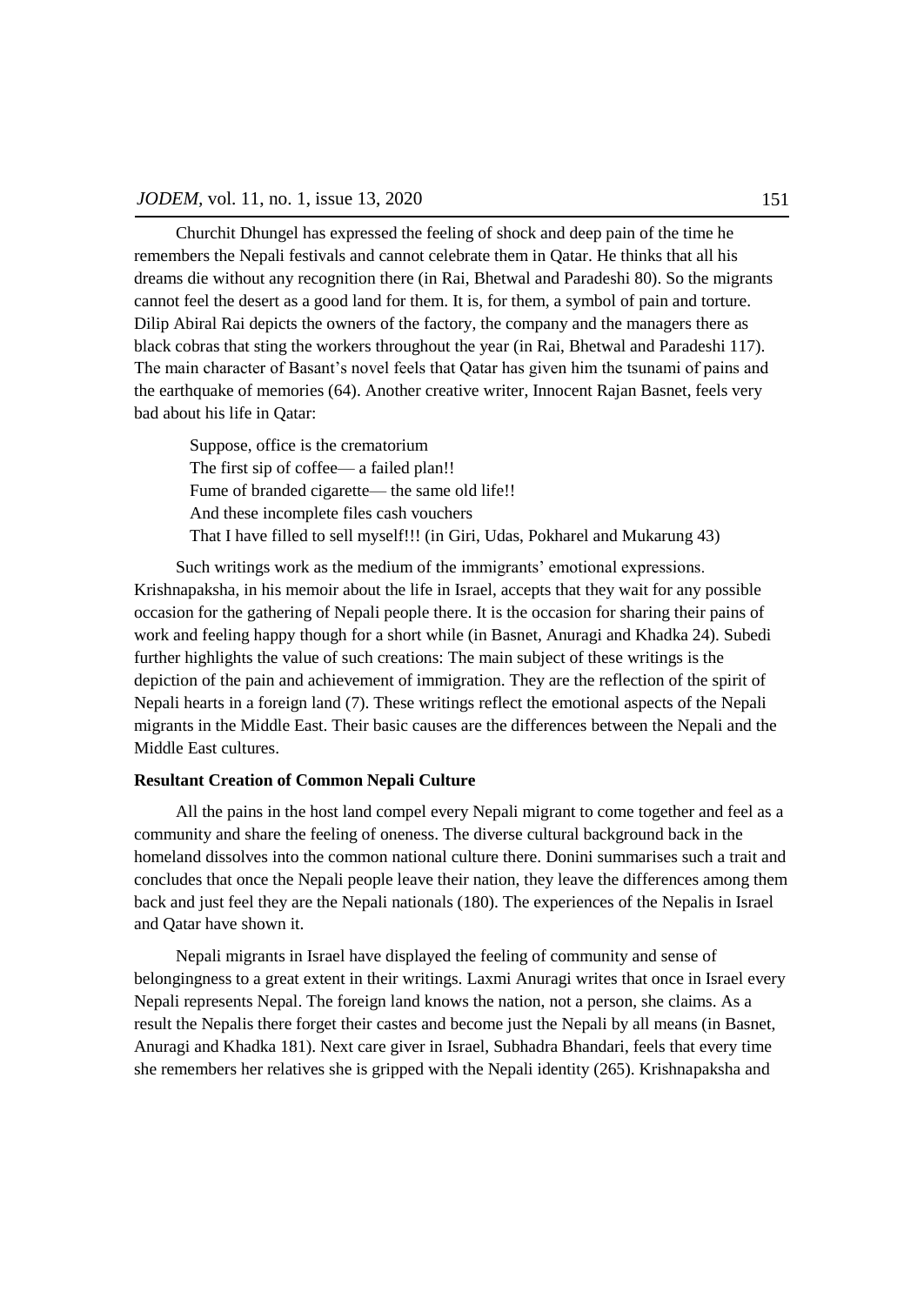Navaraj Khadka, too, feel the same. As a result, even in the time Nepal was experiencing a high time of communal politics, the Nepalis in Israel felt that all of them were just the Nepalis. Bije Bidrohi Rai summarises this emotion: In this foreign land, there is no distinction among the people from the Terai or the hills or the mountains or east or west or north or south. Everybody is Nepali. They celebrate all the festivals that are celebrated in Nepal. Israel seems to be a mini-Nepal in such occasions (in Basnet, Anuragi and Khadka 99). They feel that they are the Nepalis.

Basant also mentions the common Nepaliness among the Nepali workers in Qatar. In every Jumma celebration many of them gather together and celebrate both the festival and Nepaliness (158). Bhattarai, too, finds the same in Qatar. The Nepali community there is a good example of inclusive Nepal, he argues. People of all castes, religion and regions use the same kettle to prepare tea for all of them (55). They all feel the 'Nepaliness', nothing else.

### **Conclusion**

Transnational Nepali creative writers living and working in West Asia have given expression to their emotions created with the effect of cultural differences between Nepal and the host lands. The basic cultural traits of both of the Jewish Israel and other countries with the domination of Islamic culture differ from that of Nepal. Basically, the areas of differences are guided by the differences in religion, social management and law. In both of the Jewish and the Islamic nations, the laws are strict, social system is law driven and religious faiths are strong. These aspects of life have determined the way the people in those places think and behave.

The new Nepali entrants in this area, at first, feel awe struck in the observation of the high level of development. Slowly, they feel strange about entirely different language and cultural activities. Once they begin to understand the effects of cultural differences, many of them get shocked. In Israel, only the differences in religious practices baffle the Nepalis. But in the Islamic countries such as Qatar, the discriminations in works and payment pinch them the most. The pitiable fate of Nepali housemaids in Islamic households shocks not only the maids, but even the readers who come across the reports on their plights. The life of other manual workers is not less difficult. Literary creations depict all these realities of Nepali transnational migrants in West Asia. This article has traced the effects and consequences of cultural differences in Nepali migrants' literature there. Future researchers may explore the depiction of gender based violence of Nepali women expressed in such writings.

## **Works Cited**

Ali, Syed. "Permanent Impermanence." *Contexts*, vol. 9, no. 2, 2010, pp. 26-31. https://www.jstor.org/stable/41960104 Basant, Minraj. *Mudir* [*Manager*]. Shikha Books, 2016.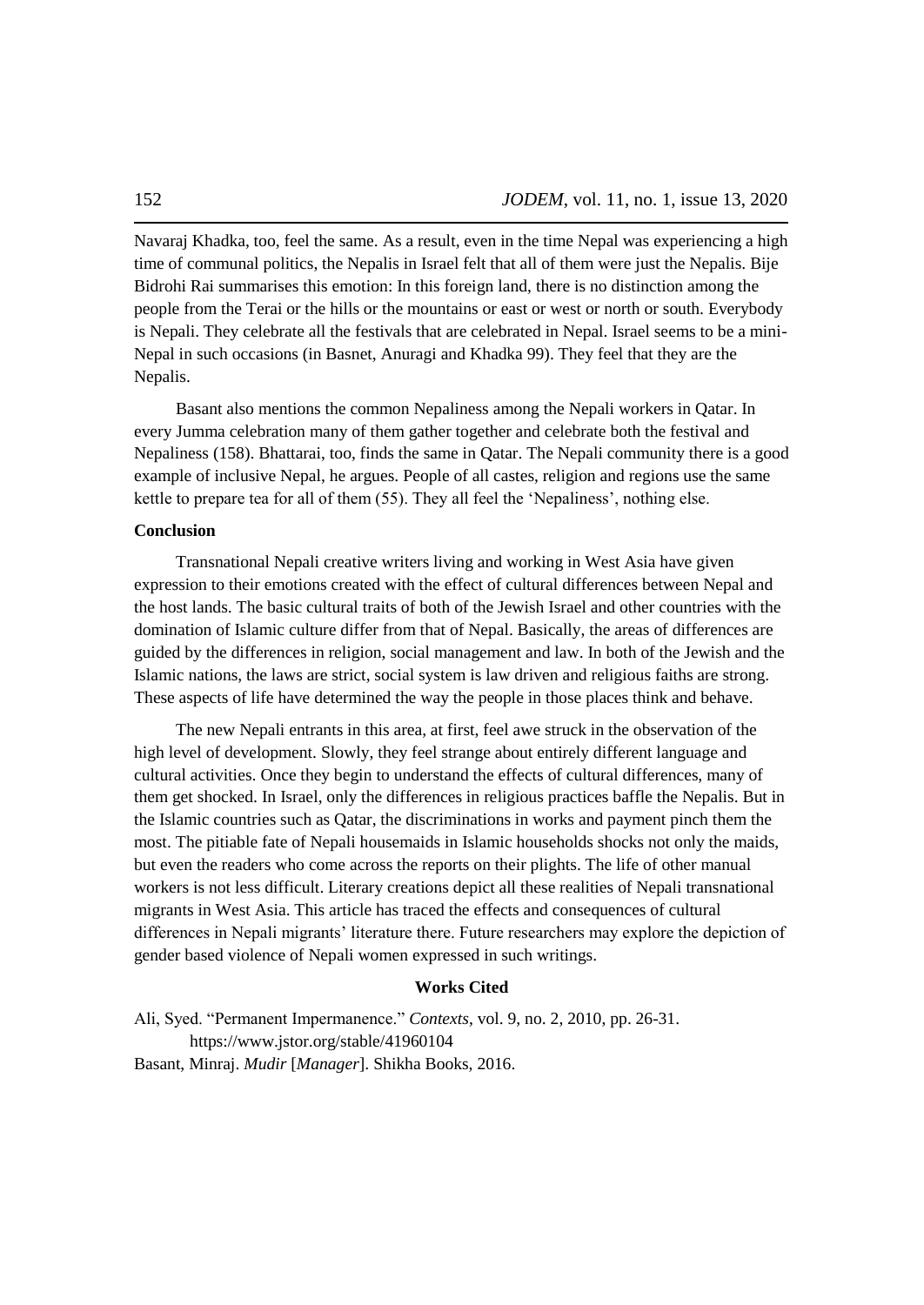- Basnet, Bhagawati, Laxmi Anuragi, and Nirmala Khadka, eds. *Yahudee Basteemaa Nepaalee Tarangaharoo* [*Nepali Waves in Jewish Settlement*]. International Artists' Society, 2015.
- Bhandari, Prem. "Relative Deprivation and Migration in an Agricultural Setting of Nepal." *Population and Environment*, vol. 25, no. 5, 2004, pp. 475-499. https://www.jstor.org/stable/27503897

Bhattarai, Devendra. *Registaan Daayaree* [*Registan Diary*]*.* Ratna, 2010.

- Center for International and Regional Studies (CIRS). *Migrant Labors in the Gulf: Summary Report*. CIRS, 2008.
- Culcasi, Karen. "Constructing and Naturalizing the Middle East." *Geographical Review*, vol. 100, no. 4, 2010, pp. 583-597. https://www.jstor.org/stable/25741178
- Donini, Antonio. "Social Suffering and Structural Violence: Nepali Workers in Qatar." The *ILO @ 100: Tackling Today"s Dilemmas and Tomorrow"s Challenges*, edited by G. Christophe Gironde and Gilles Carbonnier, 2019. https://www.jstor.org/stable/10.1163/j.ctvrxk4c6.16
- Gaborieau, Marc. "From Al-Beruni to Jinnah: Idiom, Ritual and Ideology of the Hindu-Muslim Confrontation in South Asia." *Anthropology Today*, vol. 1, no. 3, 1985, pp. 7-14. https://www.jstor.org/stable/3033123
- Giri, Amar, Bhim Udas, Matrika Pokharel, and Shrawan Mukarung, eds. *Poems of the Nepali Diaspora*. Nepal Academy and Non Residential Nepali Association (NRNA), 2015.
- Government of Nepal (GON). *Labour Migration for Employment: A Status Report for Nepal*, 2015/2016-2016/2017. GON, Ministry of Labour and Employment, 2018.
- Hugo, Graeme. "International Labour Migration and Migration Policies in Southeast Asia." *Asian Journal of Social Science*, vol. 40, no. 4, Special Focus: Migrant Workers Between States: In Search of Exit and Integration Strategies in South East Asia, 2012, pp. 392-418. https://www.jstor.org/stable/43500550
- *International Labour Organization (ILO). Analysis of Labour Market and Migration Trend in Nepal. ILO, 2015.* https://ceslam.org/mediastorage/files/ *Labour%20market%20n%20migration\_ gizver%203.pdf*
- Iskander, Natasha N. "The Right to Have "Society in the Bones": The Skill and Bodies of Male Workers in Qatar.‖ *Women's Studies Quarterly*, vol. 45, no. 3/4, 2017, pp. 234-244. https://www.jstor.org/stable/10.2307/26421136
- Molinari, Elizabeth J. "Promoting Ratification in the Middle East." *International Union Rights*, vol. 14, no. 3, Freedom of Association: The Case for Universal Ratification of the ILO Conventions, 2007, pp. 17-18. https://www.jstor.org/stable/41936487
- Moors, Annelies, and Marina de Regt. "Migrant Domestic Workers in the Middle East." *Illegal Migration and Gender in a Global and Historical Perspective*, edited by Marlou